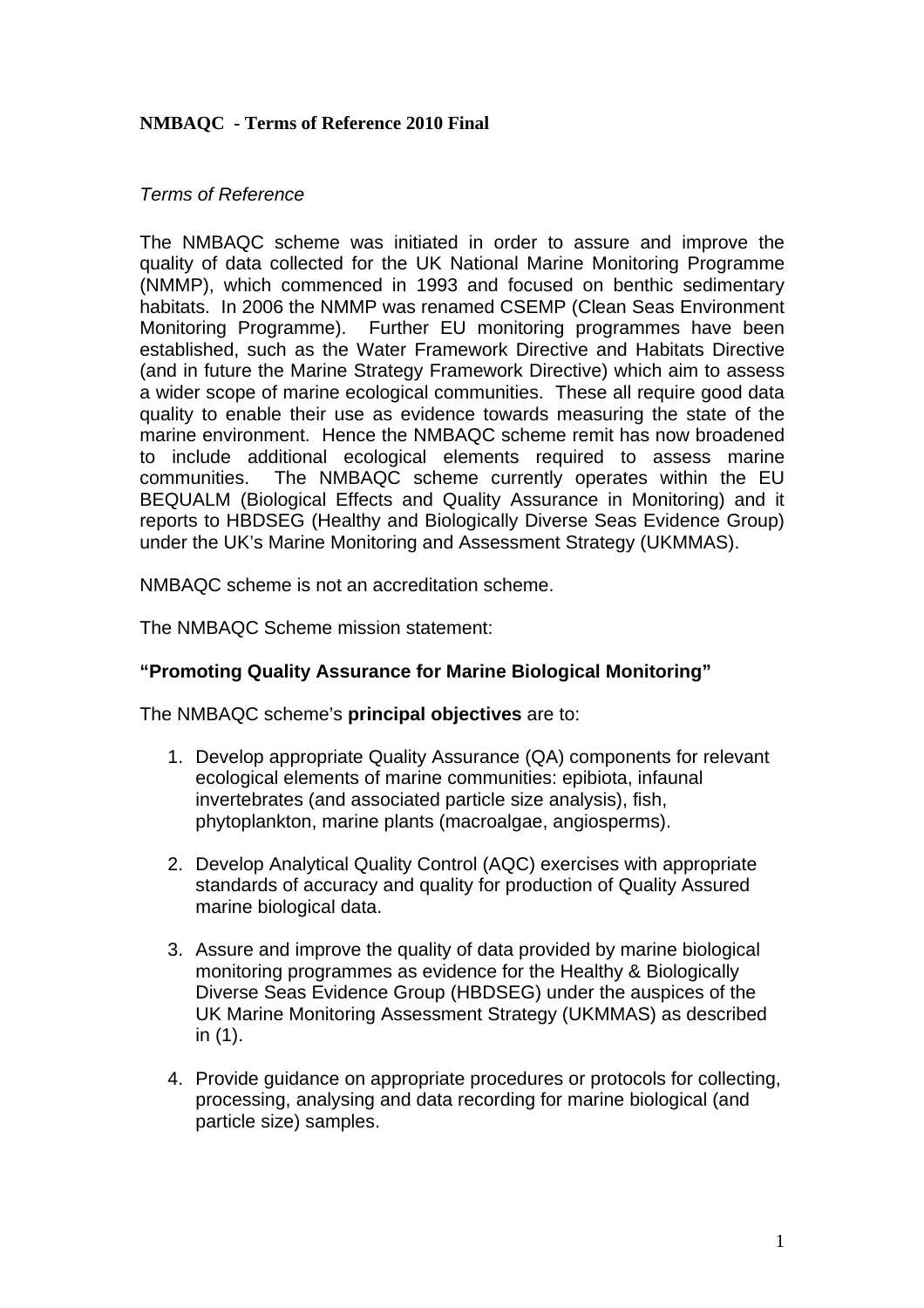- 5. Identify gaps in knowledge or expertise, and areas of improvement in relevant field and laboratory methods and address these through the creation of new external QA components (e.g. ring tests, taxonomic or methodological workshops), or drive the production and/or dissemination of new procedures, taxonomic keys and literature.
- 6. To promote an awareness and commitment among marine ecologists and their managers of the requirement for QA in marine biological monitoring. The importance of quality is implicit in EC WFD Annex V, clause 1.3.4. and data quality is a priority of the UKMMAS.

# **ROLE OF THE NATIONAL MARINE BIOLOGICAL ANALYTICAL QUALITY CONTROL COMMITTEE (NMBAQC)**

The functions and role of the committee for the National Marine Biological AQC scheme are as follows:

## **Committee Structure**

The NMBAQC scheme committee is a group made up of marine scientists who represent the UK's (and Irish) Competent Monitoring Authorities (CMAs), Conservation Agencies and commercial consultancies (contractors).

The committee is comprised of:

*Chair* 

*Technical secretary* 

*Finance managers*:

- Invertebrate, PSA, Fish, and Marine Plants (excluding phytoplankton) components
- Epibiota component
- Phytoplankton component

*Contract managers*:

- Invertebrate and PSA component
- Fish component
- Marine Plants component
- Phytoplankton component

*General technical advisors*

*Contractors Representative*

(to ensure scheme objectives are met)

(who presents the concerns, comments and suggestions of all NMBAQC scheme participants. This is a voluntary position.)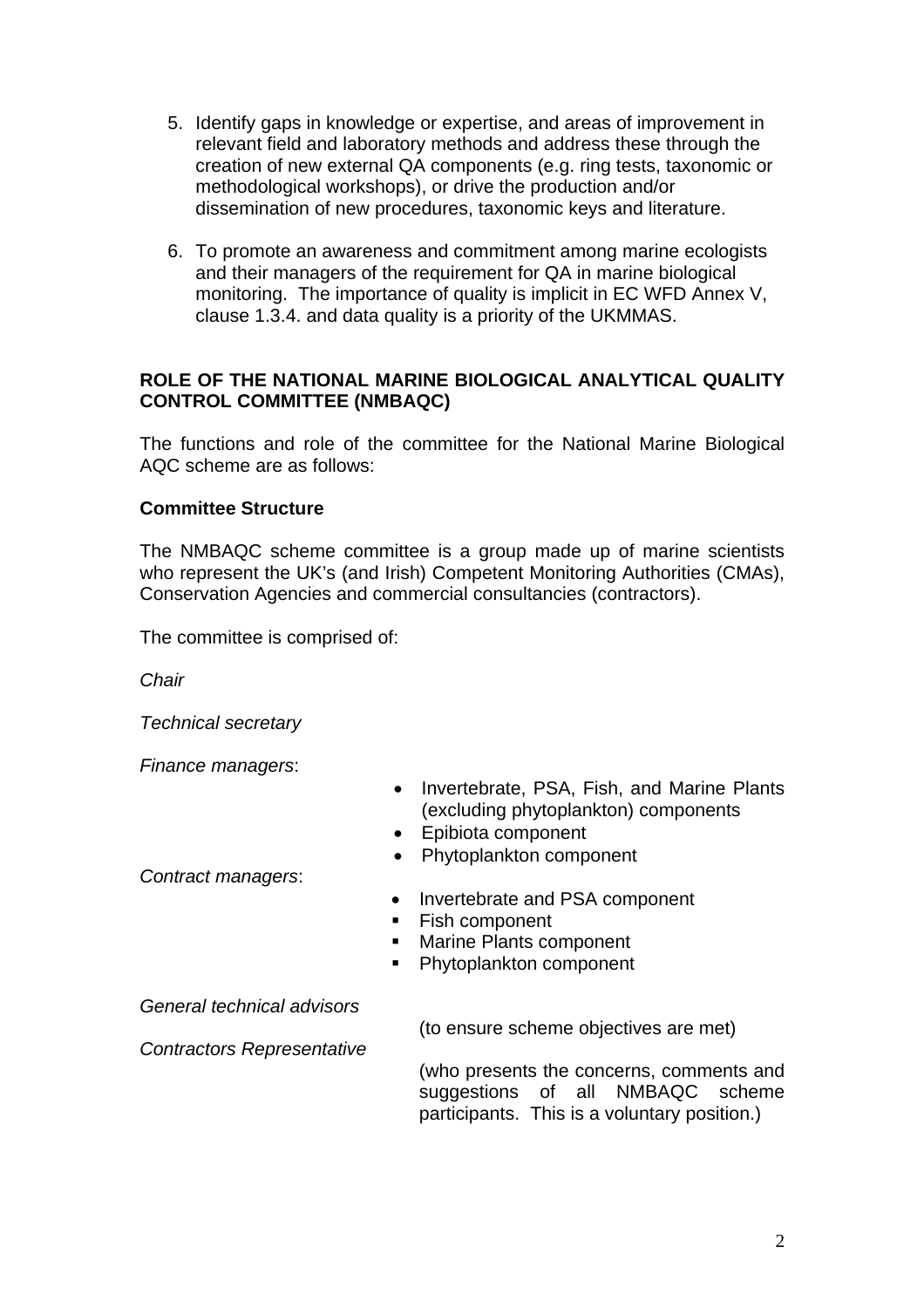The committee meets on a quarterly basis, in person, or via video conference, but at least one meeting per year is held face to face. The NMBAQC website details who holds which position on the committee (www.nmbaqcs.org).

# **Role of the NMBAQC Committee to implement NMBAQC Scheme**

- 1. Develop, document, and implement an overall plan for the scheme which should be reviewed annually.
- 2. Establish managed marine biological quality assurance components for different ecological elements.
- 3. Instruct finance and contract managers to set up contracts (to administrate scheme exercises) and to manage collection of fees and provide payments. Finances will adhere to the contracting bodies financial control systems and audit procedures.
- 4. Instruct contract managers to liaise with a relevant contract administrator on the operation of the component exercises.
- 5. Review and agree the funding requirements for different components of the scheme, ensuring each is financially viable and set the costs or fees to participants.
- 6. Establish a yearly timetable for scheme exercises, workshops, and reports.
- 7. Establish sample AQC auditing exercises for different components and develop appropriate quality targets and standards to enable application of pass/fail quality flags.
- 8. Determine appropriate remedial action procedures for sample audits and promote the completion of such actions. Advise laboratories on achieving improvements where quality falls short of targets.
- 9. Receive and review reports from the contract administrators on participation and performance.
- 10. Receive and respond to any problems, complaints, queries or issues arising from participants about the operation of the scheme.
- 11. Promote a positive approach to the utilisation of scheme exercises; workshops and web pages as an aid to training, learning, and development through feedback and information exchange.
- 12. Plan and organise workshops for participants on relevant field sampling techniques, analytical procedures, or taxonomic groups.